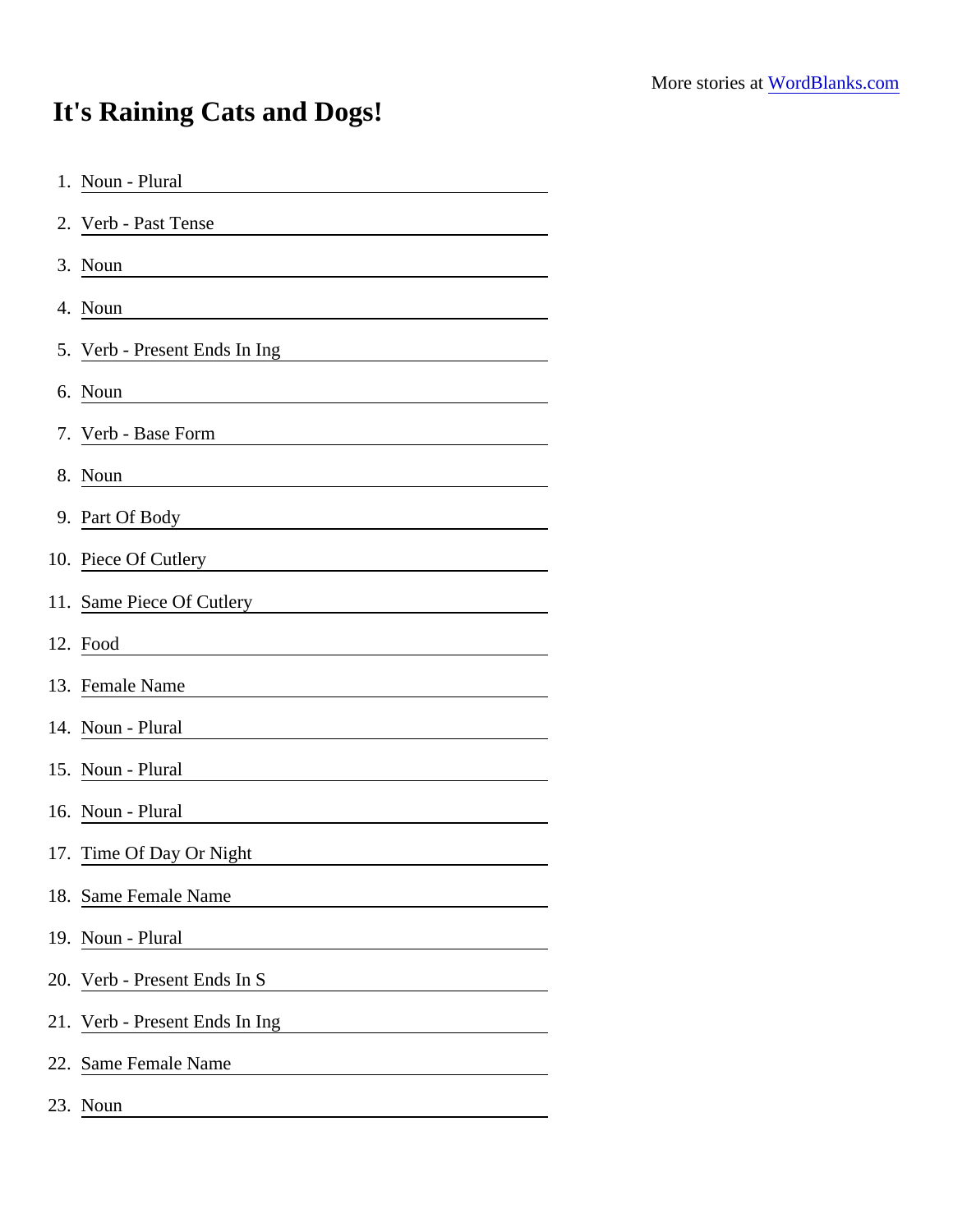|     | 24. Part Of Body                                                                                                                     |
|-----|--------------------------------------------------------------------------------------------------------------------------------------|
|     | 25. Same Female Name                                                                                                                 |
|     | 26. Verb - Base Form                                                                                                                 |
| 27. | Verb - Base Form                                                                                                                     |
|     | 28. Part Of Body                                                                                                                     |
|     | 29. Noun                                                                                                                             |
|     | 30. Verb - Present Ends In S                                                                                                         |
|     | 31. Same Noun                                                                                                                        |
|     | 32. Noun - Plural                                                                                                                    |
|     | 33. Verb - Base Form                                                                                                                 |
|     | 34. Verb - Base Form                                                                                                                 |
|     | 35. Adjective                                                                                                                        |
| 36. | Verb - Base Form                                                                                                                     |
| 37. | Noun - Plural<br><u> 1980 - Johann Barn, mars eta bainar eta baina eta baina eta baina eta baina eta baina eta baina eta baina e</u> |
| 38. | Noun - Plural                                                                                                                        |
|     | 39. Verb - Present Ends In Ing                                                                                                       |
| 40. | Noun - Plural                                                                                                                        |
|     | 41. Same Female Name                                                                                                                 |
|     | 42. Noun - Plural                                                                                                                    |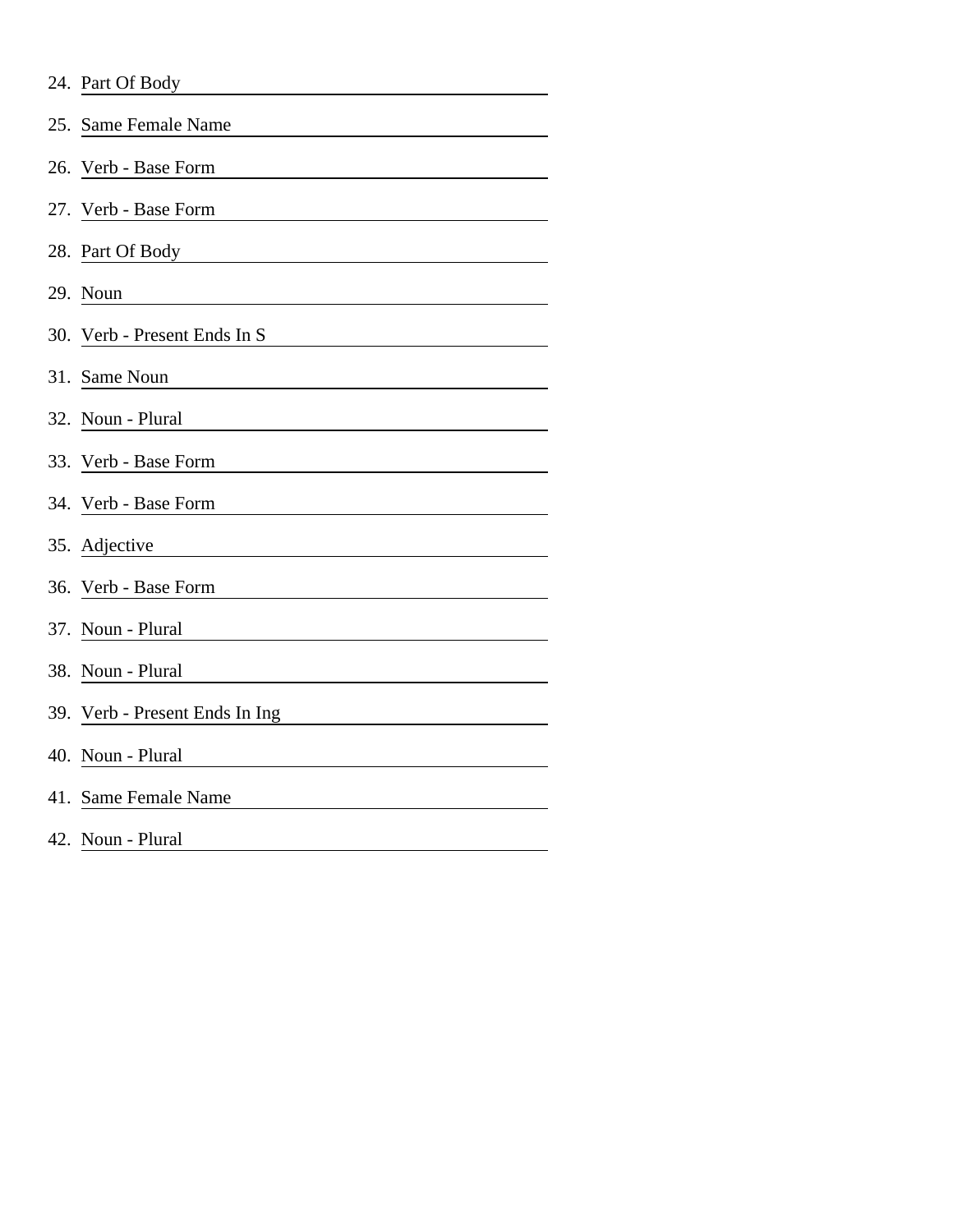## **It's Raining Cats and Dogs!**



Suddenly,